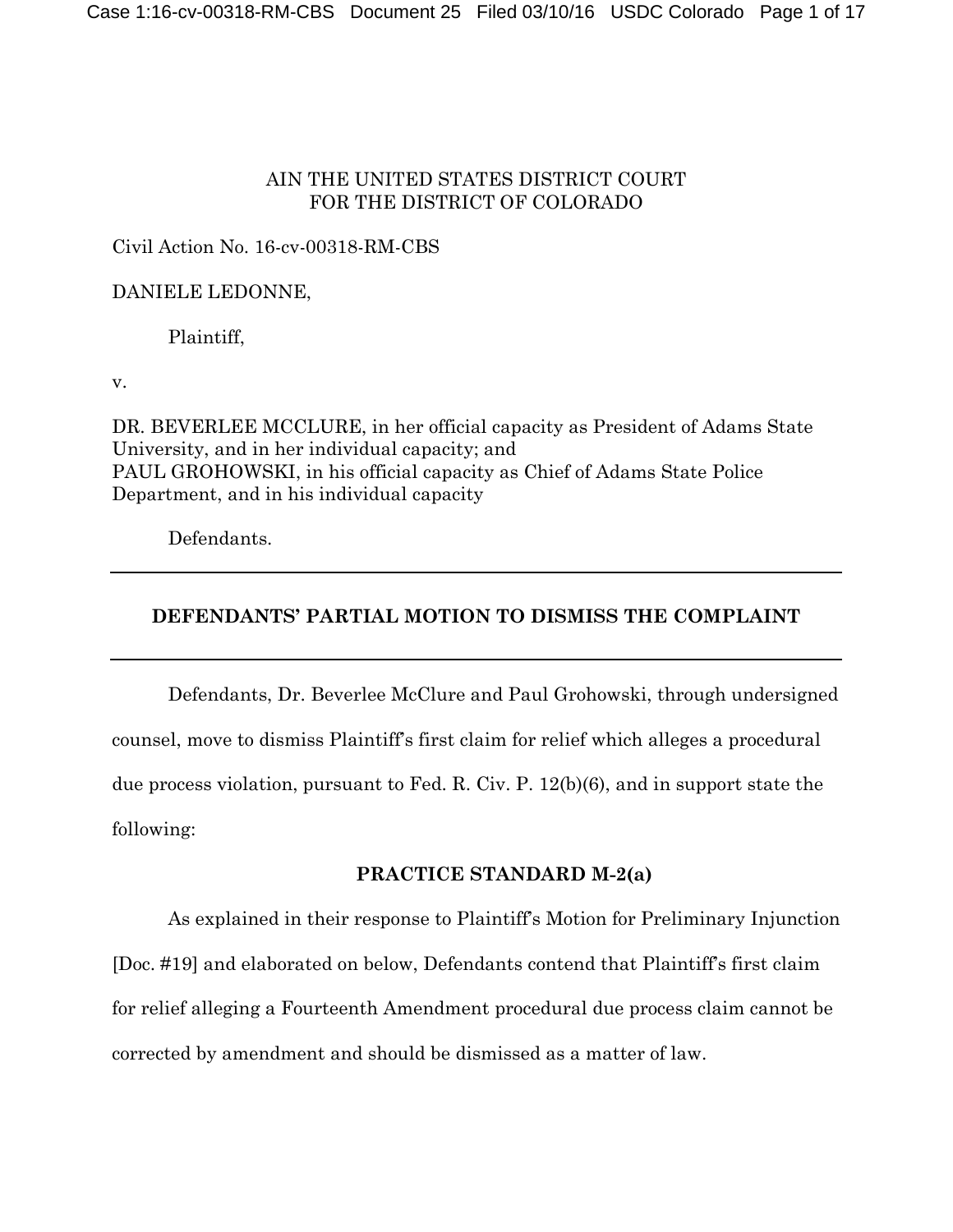#### **INTRODUCTION**

On October 14, 2015, Plaintiff, a former employee of Adams State University (ASU), was served with a no trespass order directing him to stay off the ASU campus. [*Complaint,* Doc. #1 at ¶ 1]. Plaintiff's Complaint alleges two United States Constitutional violations: (1) a procedural due process violation; and (2) retaliation for the exercise of his First Amendment rights. [*Id.* at ¶ 81-112]. Defendants are sued in both their official and individual capacities. [*Id.* at ¶ 7-8]. Plaintiff's claims are brought pursuant to 42 U.S.C. § 1983. [*Id.* at ¶ 3]. With respect to his alleged due process violation, Plaintiff seeks declaratory relief that his constitutional rights were violated by the no trespass order, injunctive relief to lift the order, and nominal damages. For the reasons stated more completely below, Plaintiff's first claim, which alleges a procedural due process violation should be dismissed.

#### **ARGUMENT**

A Fourteenth Amendment due process claim involves two elements: (1) whether plaintiff possesses a constitutionally protected liberty or property interest, and (2) if so, whether plaintiff received an inappropriate level of process. *Couture v. Bd. of Educ. Albuquerque Pub. Schs.,* 535 F.3d 1243, 1256 (10th Cir. 2008). The question of whether a liberty or property interest exists is ultimately a question of federal constitutional law. *Estate of Dimarco v. Wyoming Dept. of Corrections,* 473 F.3d 1334, 1339 n.3 (10th Cir. 2007); *Town of Castle Rock v. Gonzales,* 545 U.S. 748,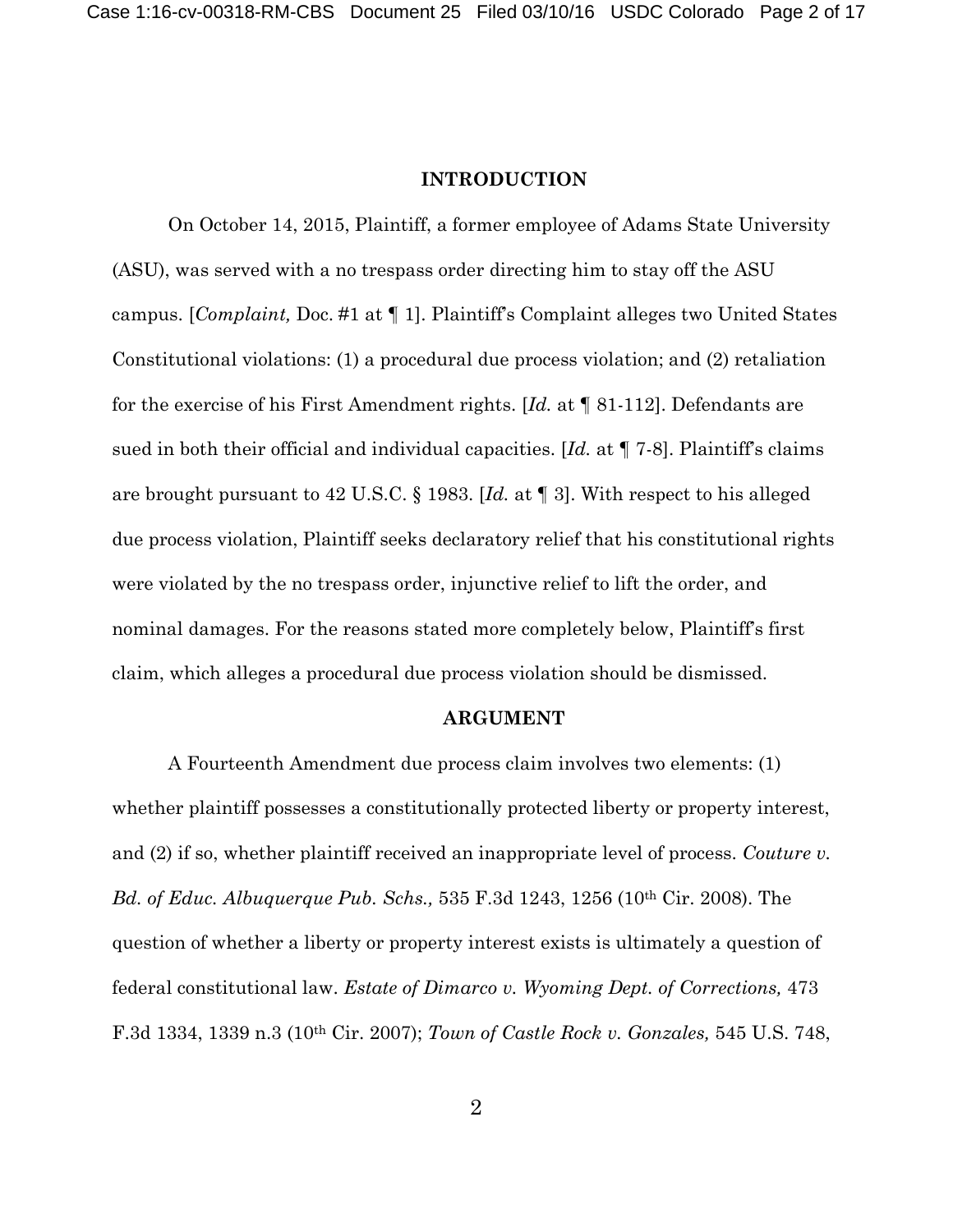756 (10th Cir. 2005). For the reasons stated more completely below, Plaintiff's allegations do not state a claim for a procedural due process violation.

#### **I. Plaintiff does not have a constitutionally protected interest.**

Plaintiff alleges that his rights under the United States Constitution were violated. [*Complaint,* Doc. #1 at ¶ 3]. Relying on the Colorado Supreme Court case *Watson v. Board of Regents of the University of Colorado, Plaintiff alleges that he* has a constitutionally protected interest in accessing ASU's campus. [*Complaint,* Doc. #1 at  $\llbracket$  82-86]. But a state court's interpretation of federal law is not binding on a federal court. "It is beyond cavil that we are not bound by a state court's interpretation of federal law" regardless of the jurisdictional basis. *Wilder v. Turner,* 490 F.3d 810, 814 (10th Cir. 2007), *citing Grantham v. Avondale Industries, Inc.,* 964 F.2d 471, 473 (5th Cir. 1992). "[F]ederal law is controlling on the issue of due process under the United States Constitution." *Data Disc, Inc. v. Systems Technology Associates,* 557 F.2d 1280, 1286 (9th Cir. 1977).

A review of federal law shows that the United States Supreme Court has held that in the First Amendment context, "a university differs in specific respects from public forums such as streets or parks or even municipal streets." *Widmar v. Vincent,* 454 U.S. 263, 267-268 n.5 (1981). Because a university's mission is educational, Supreme Court decisions "have never denied a university's authority to impose reasonable regulations compatible with that mission upon the use of its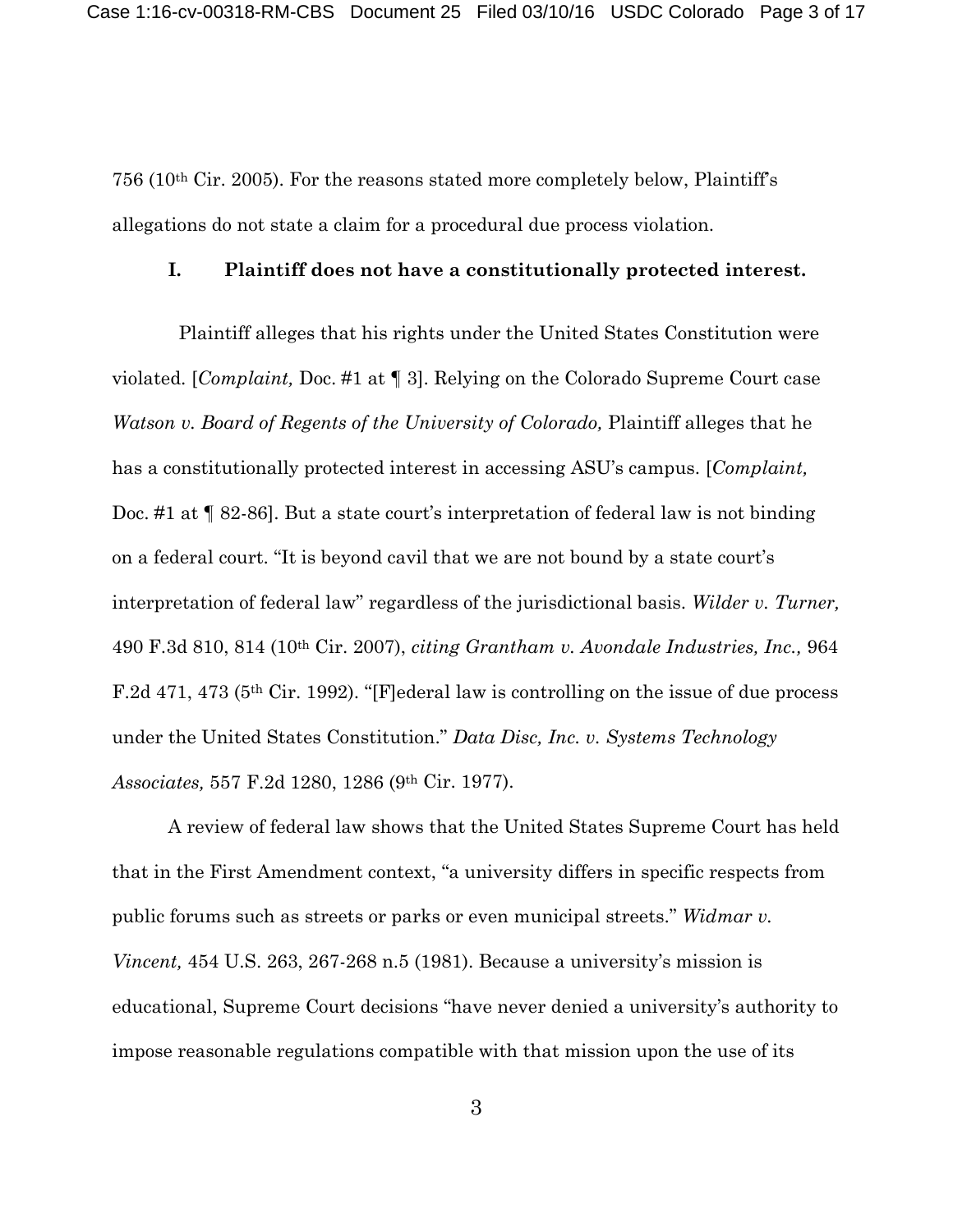campus and facilities." *Id.* Therefore, the Court "[has] not held, for example that a campus must make all of its facilities available to students and nonstudents alike, or that a university must grant free access to all of its grounds or buildings." *Id.*

Colorado federal district courts have held that parents do not have a constitutionally protected right to enter their child's elementary school campus. In *O'Connor v. Bassoff,* No. 15-cv-02121-GPG, 2015 U.S. Dist. LEXIS 162366, at \*4-5 (D. Colo. Dec. 3, 2015), a parent was banned from his child's school campus unless he had the principal's prior approval because the parent was allegedly being "hostile and confrontational" with school staff. The district court found that "the law is well established that parents have no constitutional right to physically access school grounds." *Id.* at \*10; *Abegg v. Adams/Arapahoe Sch. Dist. J8/Aurora Pub. Schs.,* No. 12-cv-01084-REB-MJW, 2012 U.S. Dist. LEXIS 187055, at \*13-17 (D.Colo. Oct. 9, 2012); *Knight v. Bieneman,* No. 14-cv-2641-WJM-CBS, 2015 U.S. Dist. LEXIS 4305, at \*18-19 (D. Colo. Jan. 14, 2015).

Factual disputes over a plaintiff's alleged conduct are immaterial in determining whether or not a plaintiff has a constitutionally protected right. *O'Connor,* No. 15-cv-02121-GPG, 2015 U.S. Dist. LEXIS 162366, at \*10-11. In support of that proposition, the district court in *O'Connor* referenced a New Jersey federal district court case where the judge "acknowledged that the substance and tone of plaintiff's contacts with the school were in genuine dispute, but held the disputes were not material to the underlying assertion of a violation of plaintiff's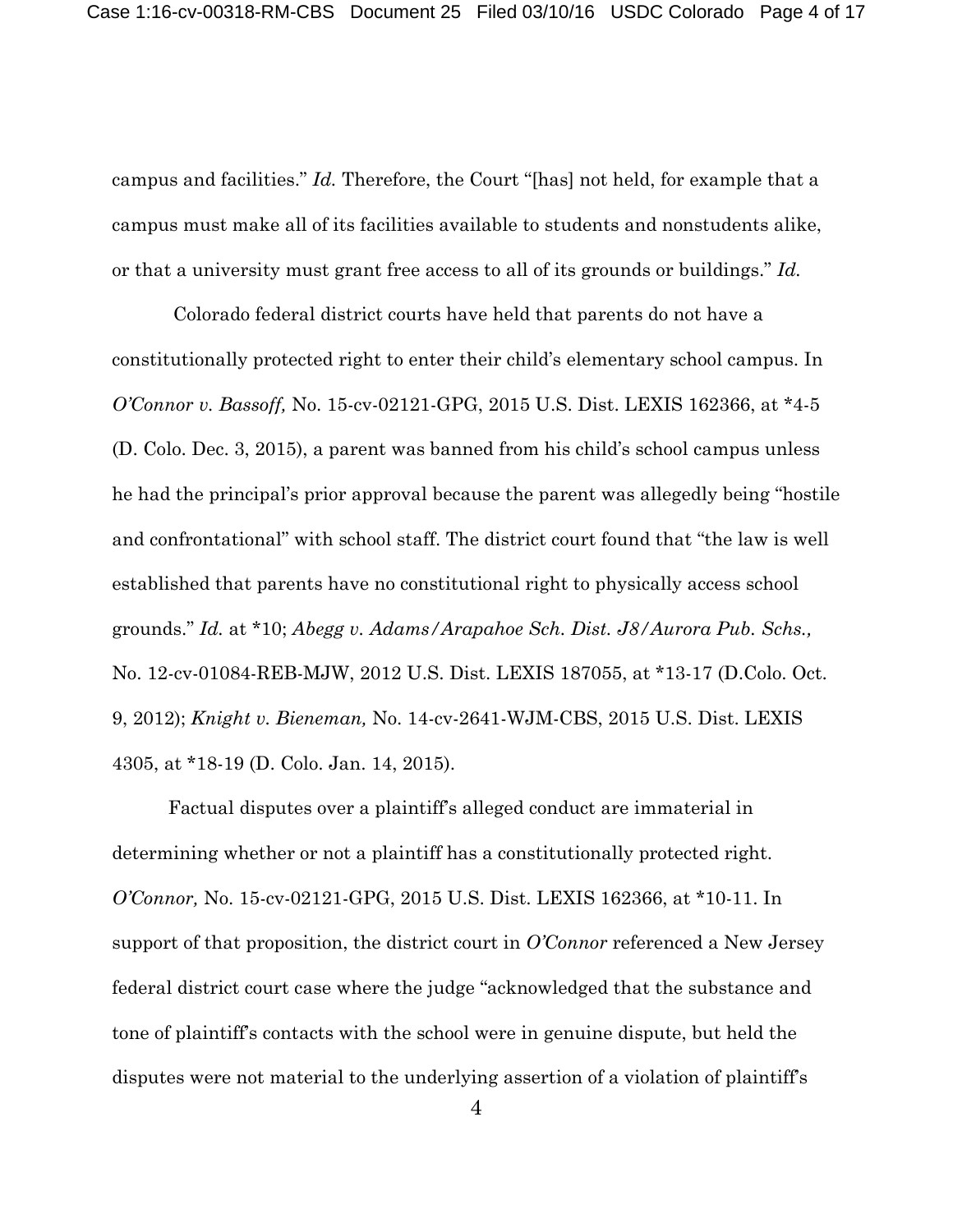constitutional rights." *Id.* at 11. Accordingly, the court in *O'Connor* held that "even if, as Plaintiff alleges, he was not threatening or abusive, the Defendants' actions did not violate his constitutional due process." *Id.* at \*10.

On the university level, the Second Circuit Court of Appeals has held that a plaintiff who was a nonstudent and non-employee when he received a persona non grata letter excluding him from a university campus for reportedly making threats of violence to a faculty member had the status of a visitor and therefore did not "have a Fourteenth Amendment liberty or property interest in being present on campus." *Moore v. Ricotta,* No. 01-7264, 2002 U.S. App. LEXIS 19742, at \*3 (2nd Cir. 2002).

Similarly, a Fourth Circuit district court held that neither an alumnus nor a prospective student had a constitutionally protected interest in accessing campus facilities. *Uzoukwu v. Prince George's Community College Board of Trustees,* No. DKC 12-3228, 2013 U.S. Dist. LEXIS 115262, at \*21-22 (D. MD August 15, 2013) ("The prevailing rule is that alumni of public education institutions do not have a constitutionally protected interest in accessing campus facilities.").. While two earlier Fourth Circuit district court decisions found that members of the general public had been improperly excluded from campus grounds, neither case discussed the specific constitutional protected interest that was allegedly abridged. *Dunkel v. Elkins,* 325 F. Supp. 1235 (D. MD 1971); *Williams v. West Virginia University Board of Governors,* 782 F. Supp. 2d 219 (N.D. WV 2011). An Eighth Circuit district court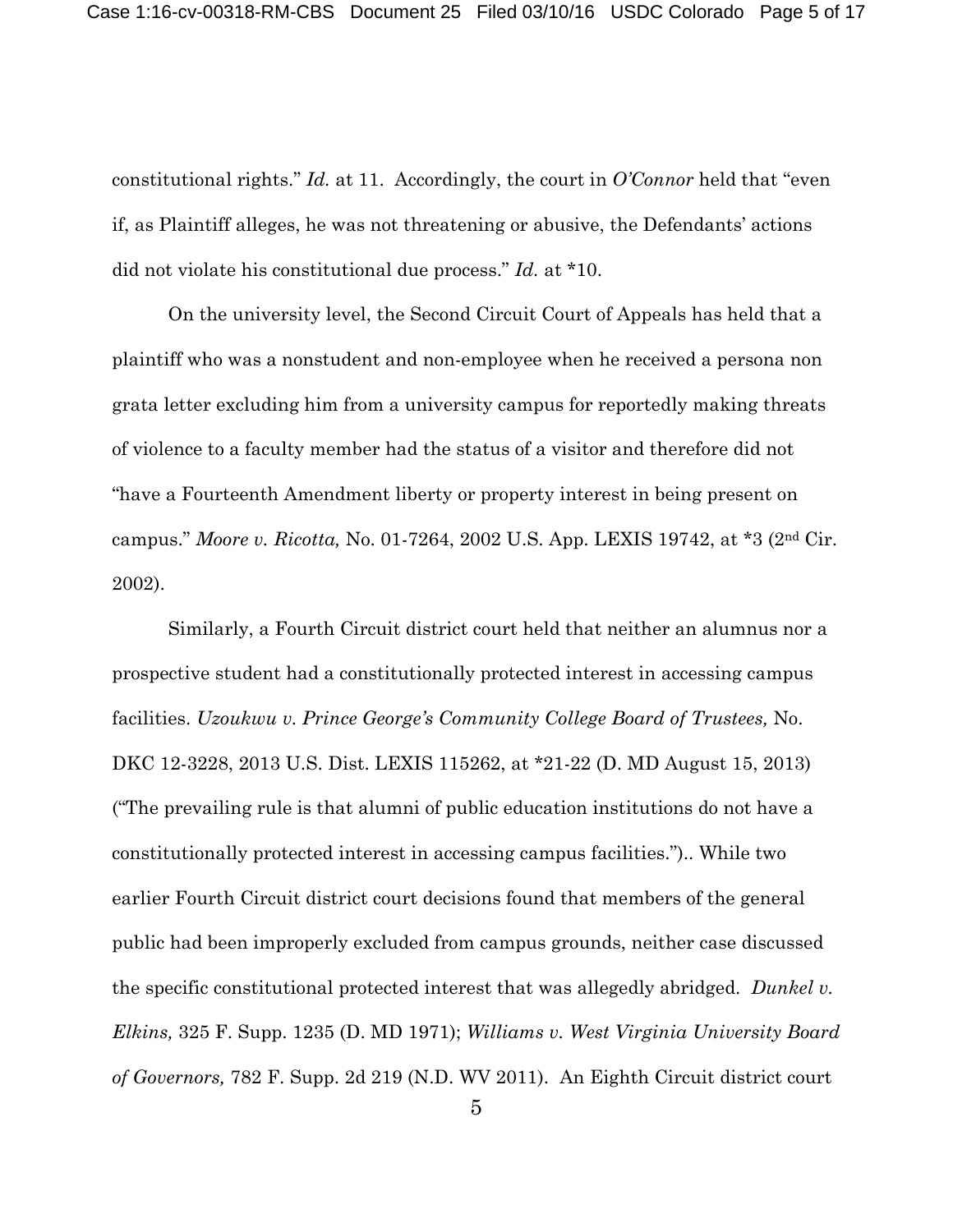held that "members of the general public have neither a liberty nor property interest in being present on a university campus, and, absent any such interest, are not entitled to the procedural due process protections of the Fourteenth Amendment." *Holbach v. Jenkins,* No. 4:09-cv-026, 2009 U.S. Dist. LEXIS 67525, \*14-15 (D. N.D. July 15, 2009).

The Ninth Circuit Court of Appeals has held that there is no constitutionallyprotected interest for non-students and non-employees to be on a public university campus. In *Souders v. Lucero,* 196 F.3d 1040, 1044 (9th Cir. 1999), a university issued a partial exclusion ban against an alumnus accused of stalking, and then broadened the ban to include the entire campus after the alumnus violated the initial restriction. When the alumnus challenged the restriction the court held that the university had "not so completely abandoned control that [its campus became] indistinguishable from a public street." *Id.* at 1046[.1](#page-5-0) Therefore, the court held that the plaintiff had failed to establish a constitutionally protected interest in having access to the university. *Id.* Accordingly, the court held that because there was no constitutionally protected interest it need not decide whether the due process procedures were adequate. *Id.*

In a Ninth Circuit district court case, an unsuccessful job applicant for a university position seeking to protest the university's application process alleged

 $\overline{a}$ 

<span id="page-5-0"></span><sup>1</sup> The court cited *Watson* as an example where the validity of an exclusion order was denied.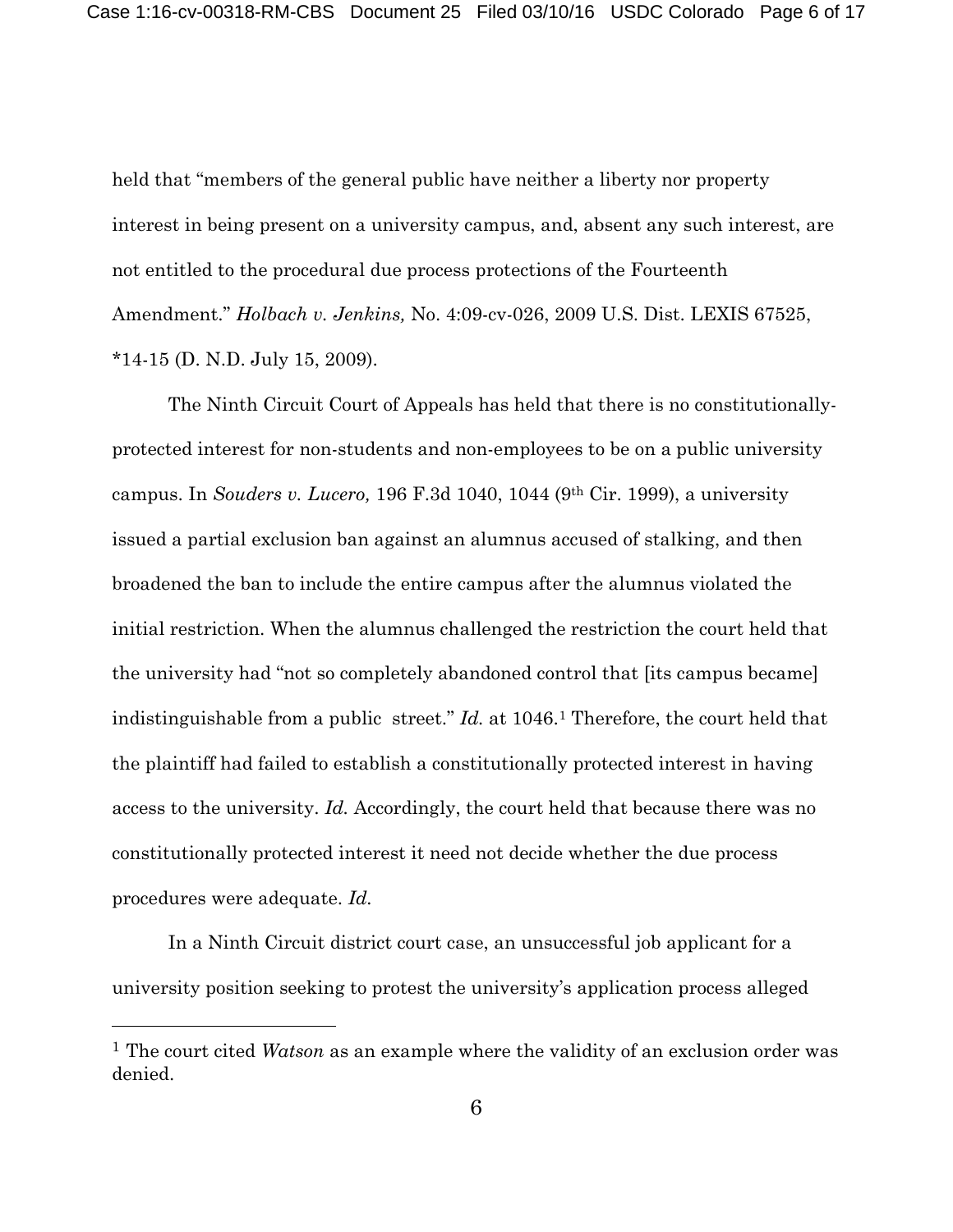that his First Amendment rights were violated when the university directed that his communications be restricted to university general counsel and prohibited him from contacting university employees. *Player v. University of Idaho-Moscow,* No. 3:14-CV-00128-EJL-REB, 2015 U.S. Dist. LEXIS 175398, at \*7 (D. Idaho August 3, 2015). Relying on *Souders,* the district court held that "non-students, including alumni, do not have the same rights to travel around the campus and access its buildings and programs as do the students and employees." *Id at* \*8. Therefore, the district court held that the exclusion of the non-student from the campus did not violate his constitutional rights. *Id.* at \*9.

Along these same lines the Eleventh Circuit has held that in the university context, "the First Amendment does not guarantee access to property just because it is owned by the government." *Bloedorn v. Grube,* 631 F.3d 1218, 1230 (11th Cir. 2011) (for First Amendment purposes plaintiff sought to enjoin a university from regulating the access that the general public had to a university campus).

On a related point, a First Circuit district court held that a college student who was on a partial campus ban was not deprived of a right to use the public pool on campus or attend a campus "pinning" ceremony because these activities were unrelated to the plaintiff's association with the college as either a student or employee and plaintiff was essentially a member of the public. *Price v. Mount Wachusett Community College,* No. 11-10922-FDS, 2012 U.S. Dist. LEXIS 118185, at \*21-22 (D. Mass. Feb. 17, 2012) ("[Plaintiff] offers no case law suggesting that, as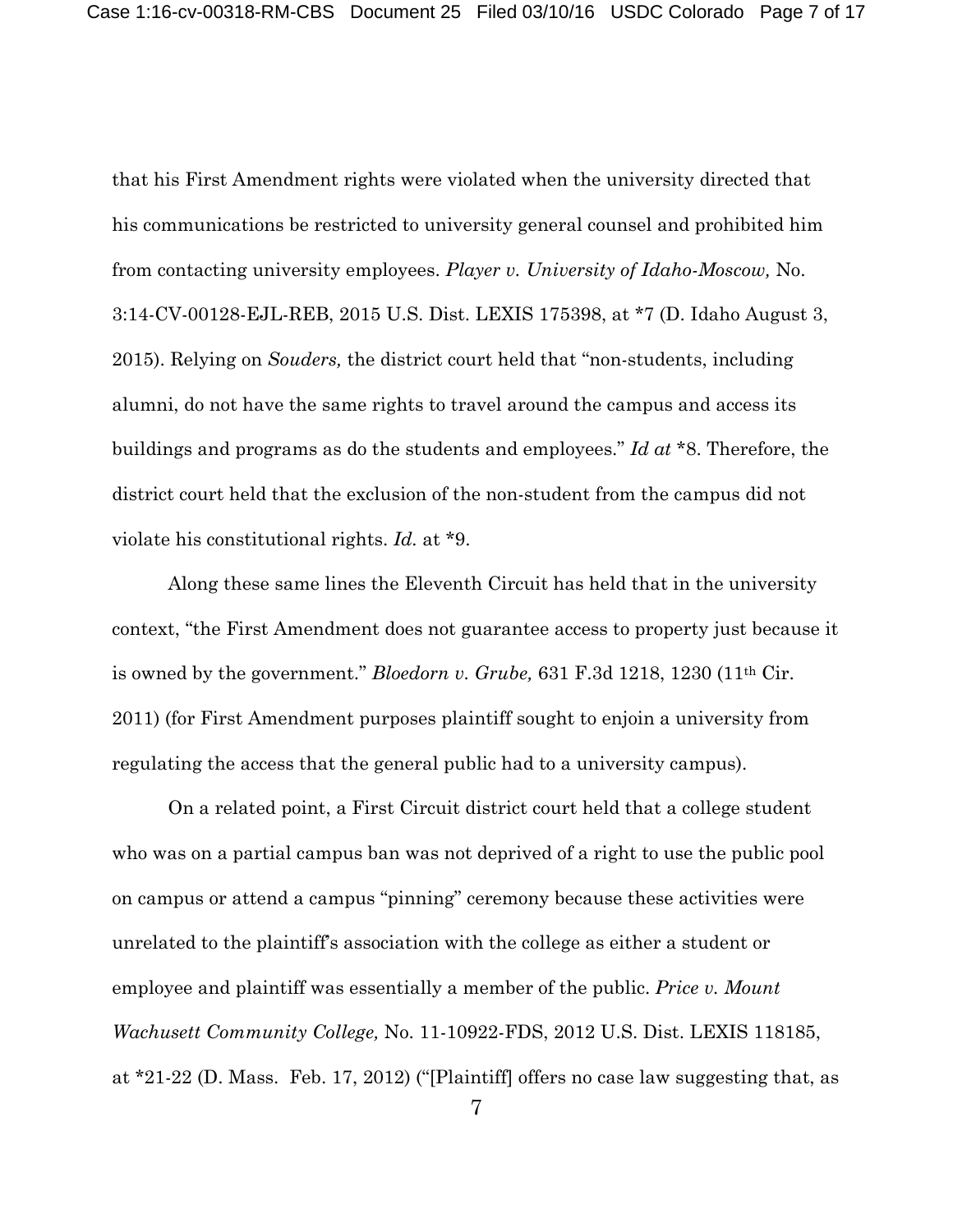a member of the public, she had a constitutionally protected interest in access to a state-college campus for these purposes.").

Here, Plaintiff was neither a student nor a university employee at the time the no trespass order was issued. [*Complaint,* Doc. #1 at ¶ 16]. Under federal law, Plaintiff did not have a constitutionally protected interest in accessing ASU's campus. Therefore, Plaintiff's procedural due process claim should be dismissed.

For the reasons discussed above, Plaintiff's allegations also fail to support a stigma-plus claim. The elements of a stigma-plus claim are: "(1) government defamation and (2) an alteration in legal status." *Guttman v. Khalsa,* 669 F.3d 1101, 1125 (10th Cir. 2012). "The stigma-plus authorities emphasize that 'defamation, standing alone, [is] not sufficient to establish a claim for deprivation of a liberty interest." *Id.* "[I]t is necessary that the alleged stigmatization be entangled with some further interest…." *Allen v. Denver Public Sch. Bd,,* 928 F.2d 978, 982 (10th Cir. 1991), *overruled on other grounds by Kendrick v. Penske Transp. Services, Inc.,* 220 F.3d 1220, 1228 (10th Cir. 2000).

Plaintiff cannot meet either element of a stigma-plus claim. But even if he could meet the defamation element, he cannot show any alteration in his legal status. Plaintiff claims that the campus ban altered his legal status. [*Complaint,* Doc. #1 at ¶ 1, ¶ 89]. But as discussed above, being banned from campus does not amount to a legal change in status because Plaintiff does not have a federal constitutionally protected interest in accessing ASU's campus. *See Uzoukwu,* No.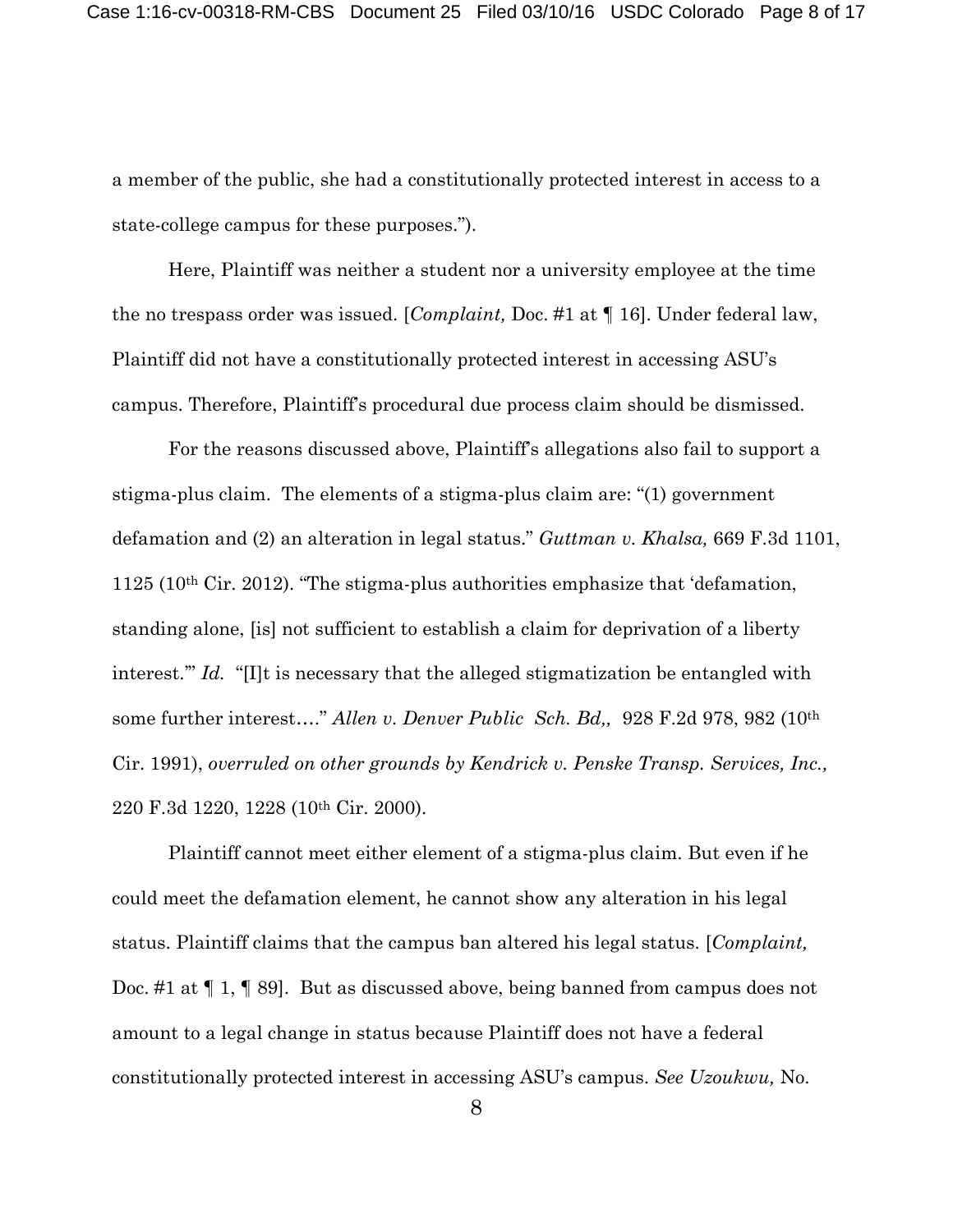DKC 12-3228, 2013 U.S. Dist. LEXIS 115262, at \*32 (plaintiff failed to state a claim for a stigma-plus violation where he did not have a constitutional protected interest in accessing community college facilities). Additionally, Plaintiff's allegations are insufficient to state a deprivation of a liberty or property interest because they only allege "speculative future harm … as a result of the generalized damage to his reputation." *Phelps v. The Wichita Eagle-Beacon,* 886 F.2d 1262, 1268 (10th Cir. 1989). Therefore, Plaintiff's stigma-plus claim should be dismissed.

#### **II. Defendants are entitled to qualified immunity.**

Plaintiff's claims are brought pursuant to 42 U.S.C. § 1983. [*Complaint,* Doc. #1 at  $\P$  3. Qualified immunity is a defense that a public official has to a  $\S$  1983 claim when sued in his or her individual capacity. *Medina v. Cram,* 252 F.3d 1124, 1128 (10th Cir. 2001). "Qualified immunity protects governmental officials from liability for civil damages insofar as their conduct does not violate clearly established statutory or constitutional rights of which a reasonable person would have known." *Weise v. Casper,* 593 F.3d 1163, 1166 (10th Cir. 2010) (internal quotation marks omitted); *Reinhardt v. Kopcow,* 66 F. Supp. 3d 1348, 1360 (D. Colo. 2014) (noting that the doctrine applies to even nominal damages claims).[2](#page-8-0) To overcome the defense of qualified immunity a plaintiff bears "a heavy two-part

 $\overline{a}$ 

<span id="page-8-0"></span><sup>2</sup> To the extent Plaintiff seeks nominal damages against Defendants in their official capacities their relief would be barred as state officials are not "persons" for purposes of § 1983. *Will v. Michigan Dept. of State Police,* 491 U.S. 58, 65-66, 71 (1989).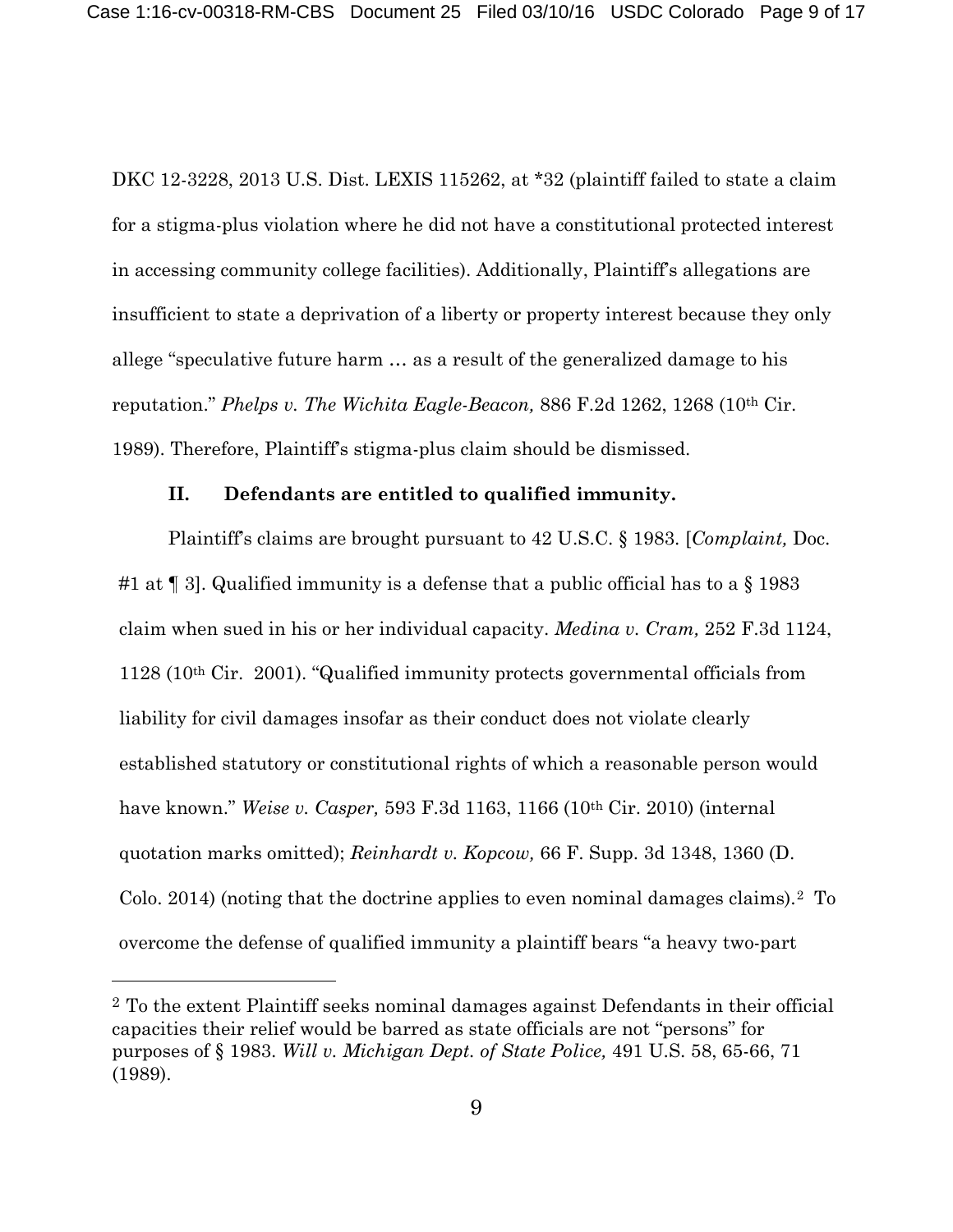burden." *Albright v. Rodriguez,* 51 F.3d 1531, 1534 (10th Cir. 1995). A plaintiff must demonstrate that (1) the facts alleged make out a violation of a constitutional or statutory right, and (2) that the right at issue was "clearly established" at the time of the defendant's alleged misconduct. *Medina,* 252 F.3d at 1128.

In determining whether a right was clearly established, judges "look for Supreme Court or Tenth Circuit precedent on point or clearly established weight of authority from other courts finding the law to be as the plaintiff maintains." *Lundstrom v. Romero,* 616 F.3d 1108, 1119 (10th Cir. 2010). The right has to be sufficiently clear so that a person in the defendant's shoes would understand that what he or she did violated that right. *Casey v. W. Las Vegas Indep. Sch. Dist.,* 473 F.3d 1323, 1327 (10th Cir. 2007).

As discussed above, federal law reflects that it is not clearly established that a member of the general public has a constitutionally protected interest in accessing ASU's campus. Therefore, Plaintiff's allegations are insufficient to overcome the defense of qualified immunity.[3](#page-9-0)

### **III. Plaintiff does not state a claim for injunctive relief.**

As part of his alleged procedural due process claim, Plaintiff seeks injunctive relief to lift the no trespass order. [*Complaint,* Doc. #1 at ¶ 76-80]. "In general, 'a preliminary injunction is an extraordinary remedy; it is the exception rather than

 $\overline{a}$ 

<span id="page-9-0"></span><sup>3</sup> In the absence of a constitutional violation Plaintiff cannot sustain his claim for declaratory relief that his federal rights were violated.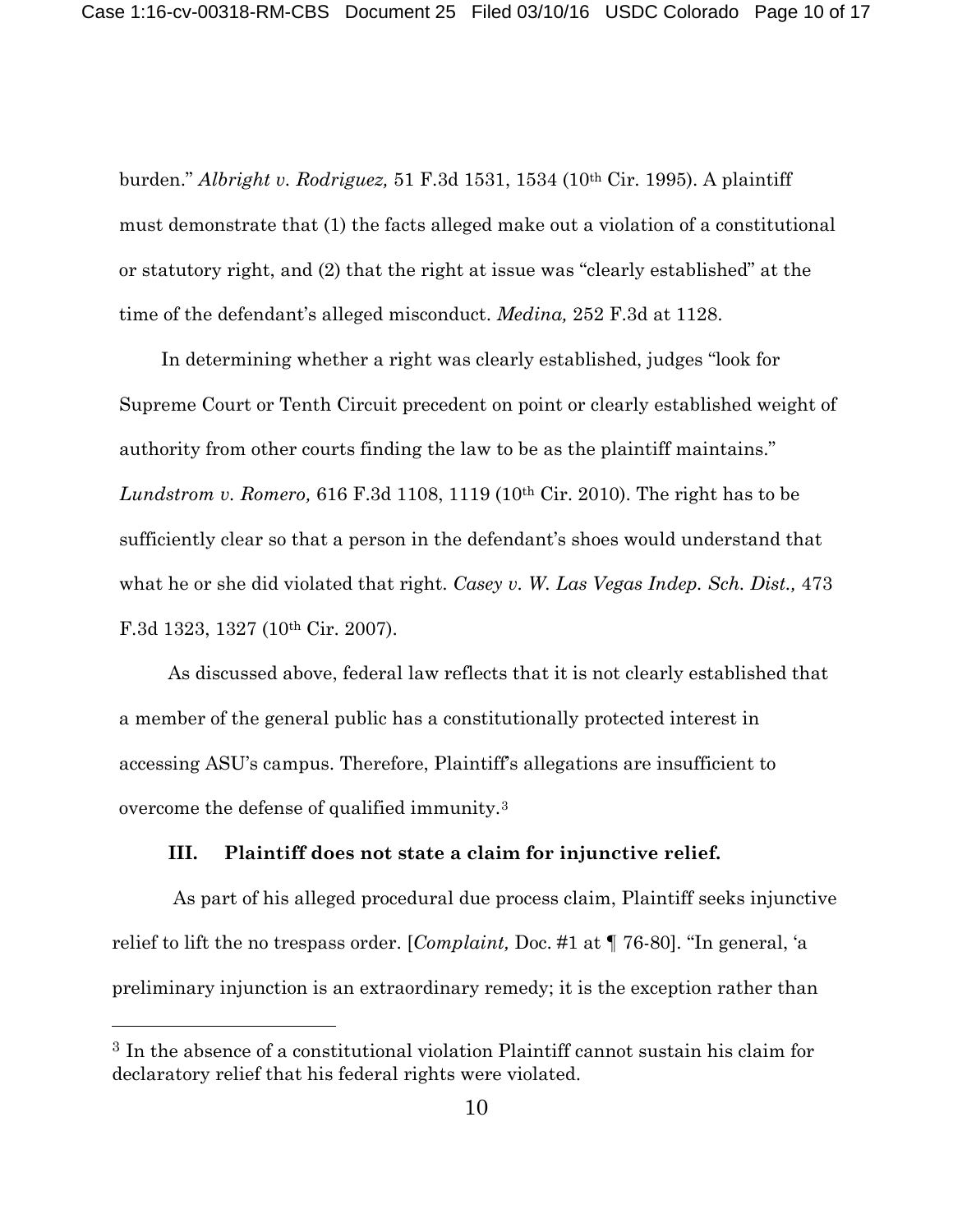the rule.'" *GMC v. Urban Gorilla, LLC,* 500 F.3d 1222, 1226 (10th Cir. 2007) (quoting *GTE Corp. v. Williams,* 731 F.2d 676, 678 (10h Cir. 1984)). "[T]he right to relief must be clear and unequivocal." *Greater Yellowstone Coalition v. Flowers,* 321 F.3d 1250, 1256 (10<sup>th</sup> Cir. 2003).

The required elements for a preliminary injunction are: "(1) a substantial likelihood of success on the merits; (2) irreparable injury to the movant if the injunction is denied; (3) the threatened injury to the movant outweighs the injury to the party opposing the preliminary injunction; and (4) the injunction would not be adverse to the public interest." *Dominion Video Satellite, Inc., v. Echostar Satellite Corp.,* 269 F.3d 1149, 1154 (10th Cir. 2001). "The purpose of a preliminary injunction is not to remedy past harm but to protect plaintiffs from irreparable harm that will surely result without their issuance." *Schrier v. University of Colorado,* 427 F.3d 1253, 1267 (10th Cir. 2005). For the reasons discussed above, Plaintiff's allegations do not demonstrate a substantial likelihood of success on the merits. As explained more completely below, Plaintiff's allegations also fail to satisfy the remaining elements for injunctive relief.

#### **A. Plaintiff's allegations fail to demonstrate irreparable harm.**

"[C]ourts have consistently stated that 'because a showing of probable irreparable harm is the single most important prerequisite for the issuance of a preliminary injunction, the moving party must first demonstrate that such injury is likely before the other requirements for the issuance of an injunction will be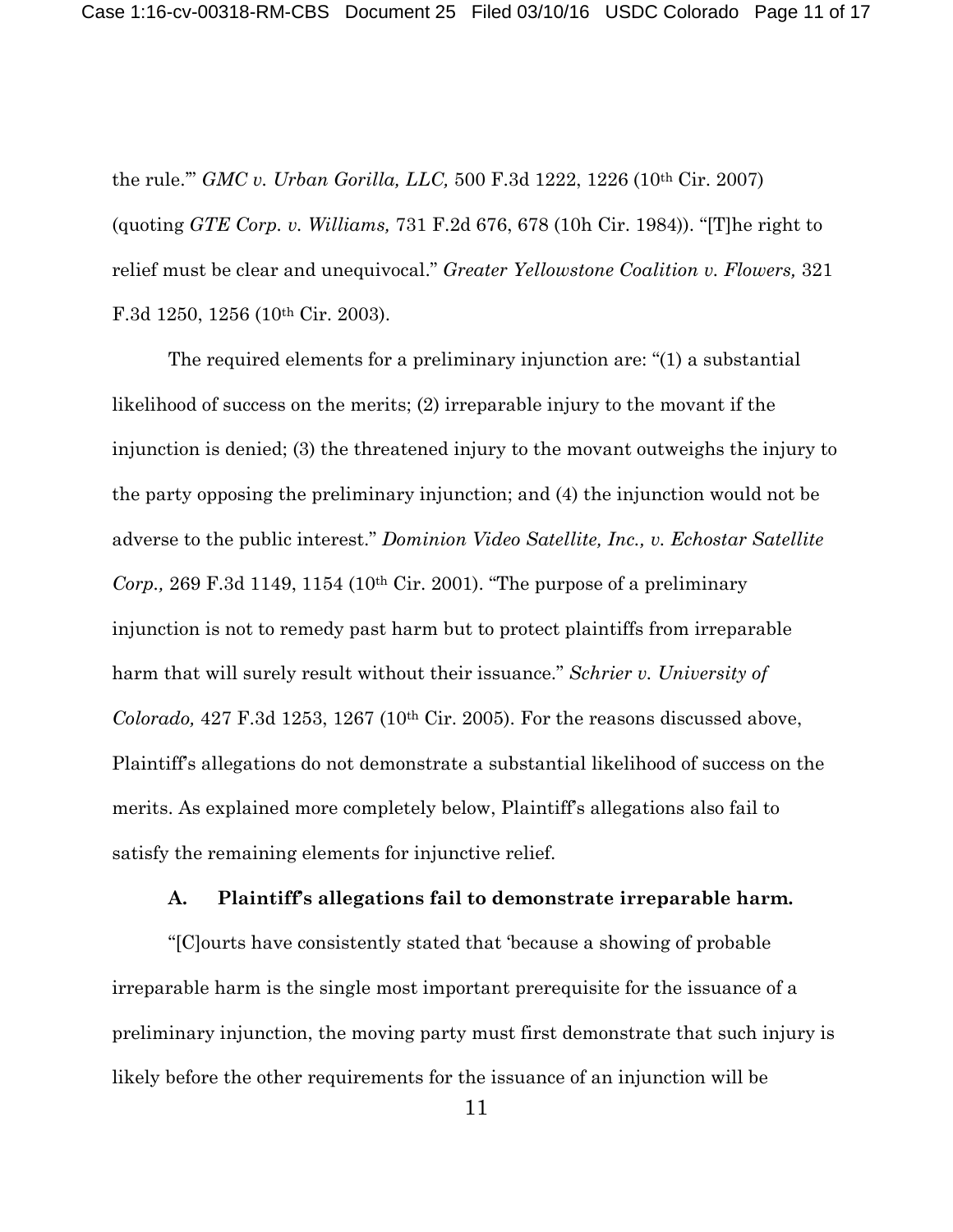considered.'" *Dominion Video Satellite, Inc., v. Echostar Satellite Corp.,* 356 F.3d 1256, 1260 (10th Cir. 2004) (quoting *Reuters Ltd. v. United Press Int'l, Inc.,* 903 F.2d 904, 907 (2nd Cir. 1990). "Establishing irreparable harm is 'not an easy burden to fulfill.'" *Hunter v. Hirsig,* 614 Fed. App'x 960, 962 (10th Cir. 2015) (quoting *Greater Yellowstone Coalition,* 321 F.3d at 1258).

"In defining the contours of irreparable harm, case law indicates that the injury 'must be both certain and great, and that it must not be merely serious or substantial." *Dominion Video Satellite, Inc.,* 356 F.3d at 1262 (quoting *Prairie Band of Potawatomi Indians v Pierce,* 253 F.3d 1234, 1250 (10th Cir. 2001) (internal citation and quotations omitted). To obtain injunctive relief, the injury complained of must be "of such *imminence* that there is clear and present need for equitable relief to prevent irreparable harm." *Heideman v. South Salt Lake,* 348 F.3d 1182, 1189 (10th Cir. 2003) (quoting *Wis. Gas Co. v. FERC,* 758 F.2d 669, 674 (D.C. Cir. 1985) (emphasis in original) (brackets, citations and internal quotation marks omitted).

A delay in filing a motion for injunctive relief may be taken as an indication that the harm would not be serious enough to justify a preliminary injunction. *Utah Gospel Mission v. Salt Lake City Corp.,* 316 F. Supp. 2d, 1201, 1221 (D. Utah 2004). Here, though the no trespass order was delivered to Plaintiff on October 14, 2015 [*Complaint,* Doc. #1 at ¶ 1], he did not move for a preliminary injunction until February 10, 2016. Accordingly, the almost four month delay in filing the motion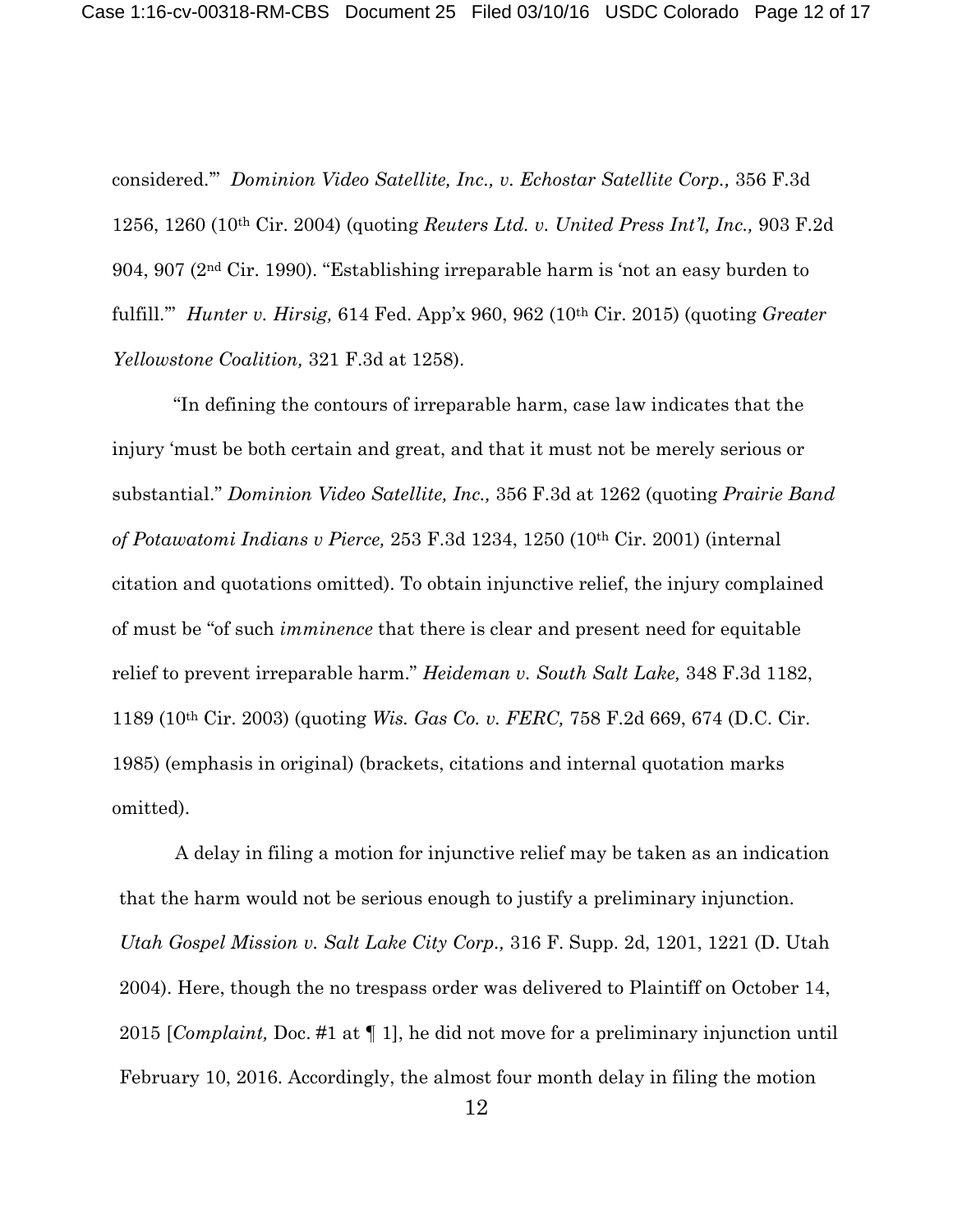for preliminary injunction undercuts Plaintiff's argument that he will sustain irreparable harm unless the proposed injunction is granted.

Nor do Plaintiff's allegations otherwise rise to the level of irreparable harm. As discussed above, Plaintiff did not have a constitutionally protected interest in accessing ASU's campus. Accordingly, Plaintiff cannot sustain a claim for a due process violation. *See e.g. Moore,* No. 01-7264, 2002 U.S. App. LEXIS 19742, at \*3.

In *Hunter*, the Tenth Circuit held that allegations to a litigant's reputation do not rise to the level of irreparable harm. *Hunter,* 614 Fed. App'x at 963 ("[P]laintiff's challenge is meritless because, as a matter of well-settled law, allegations of reputational injury *do not* rise to the level of irreparable harm that could justify injunctive relief.") (emphasis in original); *see Schrier,* 427 F.3d at 1267 ("[Plaintiff] made no attempt to apprise this court of any evidence in the record showing actual or significant risk of loss of prestige, academic reputation or professional opportunities that cannot be remedied by money damages."). Moreover, Plaintiff's allegations of reputational injury target past harm and do not allege any future harm. [*Complaint,* Doc. #1 at ¶ 66 ("[Plaintiff's professional reputation has been *harmed*…" (emphasis added)]. Injunctive relief is not a device to remedy past harm. *Schrier,* 427 F.3d at 1267.

Plaintiff also alleges that the no trespass order is threatening his livelihood. [*Complaint,* Doc. #1 at ¶ 45-50]. As discussed above, Plaintiff was not employed by ASU at the time the no trespass order issued. The allegations in Plaintiff's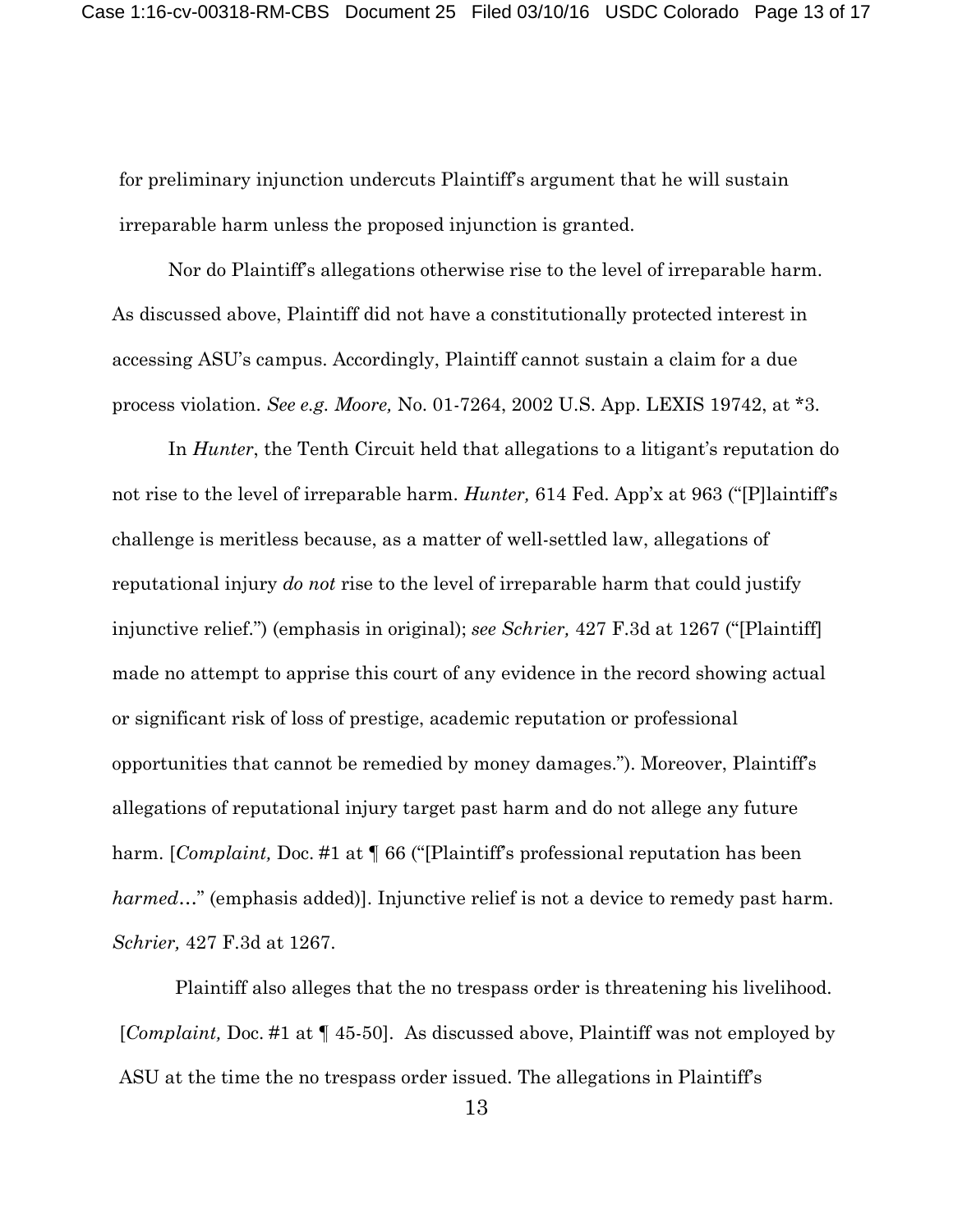Complaint reflect that after the no trespass order was issued, ASU still allowed him to come onto the campus to meet contractual obligations. He was allowed on campus to film "The Nutcracker Ballet" and to film an art gallery opening. [*Complaint,* Doc. #1 at ¶ 69; ¶ 70]. Plaintiff does not allege that there were any other requests made to ASU to perform work or to be on the campus that ASU denied.

Plaintiff alleges that he has a long-running relationship with the Southern Colorado Film Festival and that as a result of the no trespass order he missed the 2015 festival. [*Id.* at ¶ 48]. Plaintiff does not allege that he requested to attend the film festival and was turned down. Moreover, a request for injunctive relief cannot be used to remedy past harm. *Schrier,* 427 F.3d at 1267.

Plaintiff's allegation that he is being denied educational, intellectual, and cultural programs on campus suffers from a similar lack of specificity. [*Complaint, Doc*. #1 at ¶ 54]. In his Complaint the only two specific events that Plaintiff alleged requiring immediate action by the Court were (1) unspecified university sponsored preparations for a summer trip to Peru; and (2) a student play he wants to attend. [*Complaint,* Doc. #1 at ¶ 51, 54]. The parties have discussed Plaintiff's attendance at any events related to the Peru trip, and Defendants have committed to resolving any issue related to on-campus pre-trip activities. At this point no such activities have been scheduled, and Plaintiff has neither requested nor been denied permission to attend them. Plaintiff does not allege that he requested and was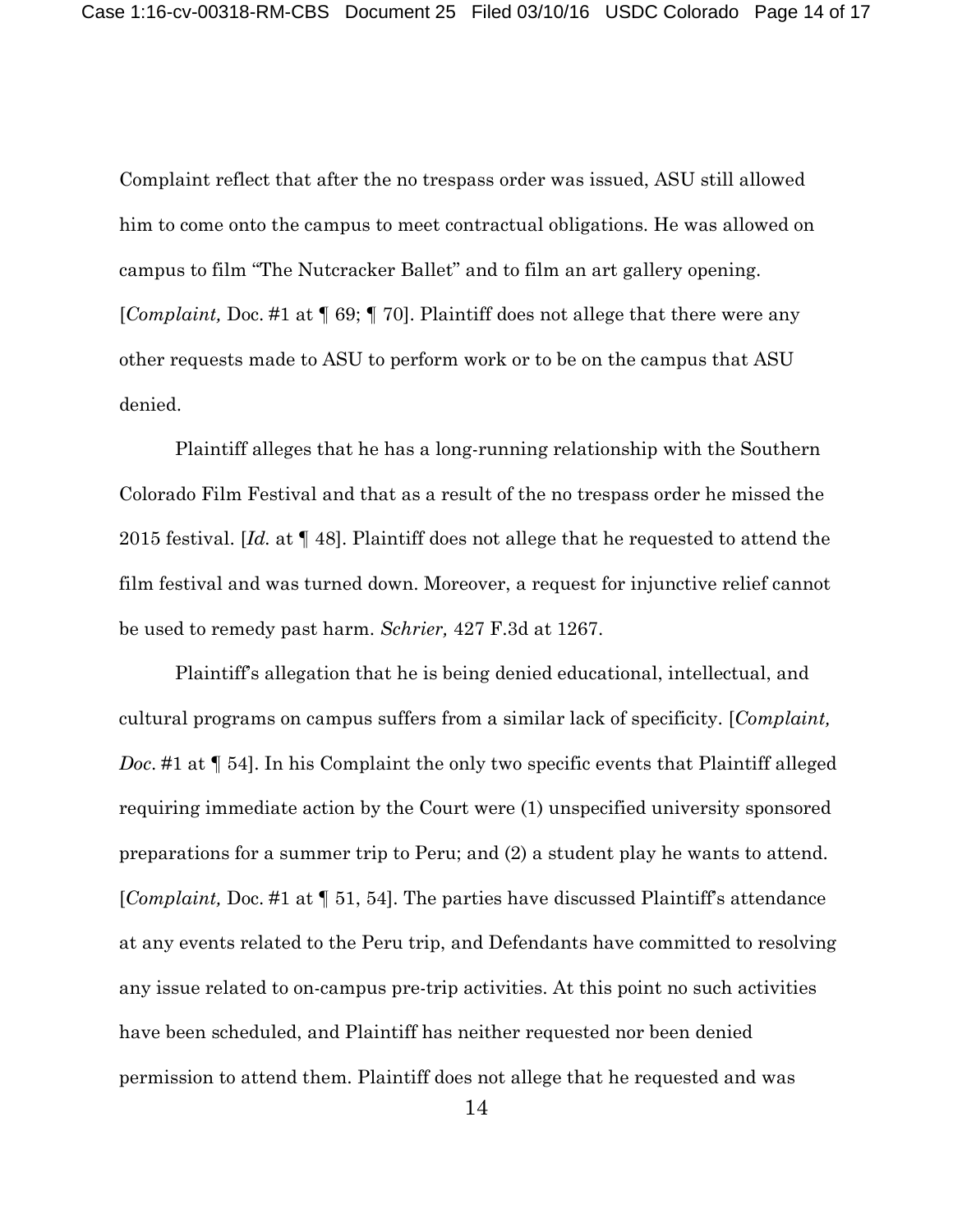denied an opportunity to attend the play. Moreover, Plaintiff's allegations regarding his attendance at the play do not rise to the level of irreparable harm which requires that the alleged harm be "both certain and great" and something more than "merely serious or substantial." *Dominion Video Satellite, Inc.,* 356 F.3d at 1262 (quoting *Pierce,* 253 F.3d at 1250 (internal citation and quotations omitted)).

# **B. The allegations do not show that the threatened injury to Plaintiff outweighs the injury to the Defendants nor do the allegations show that the proposed injunction would not be adverse to the public interest.**

A university has an interest in providing order and safety for a campus. *See Collins v. University of New Hampshire,* 664 F.3d 8, 25 (1<sup>st</sup> Cir. 2011). On the other hand, as previously discussed, Plaintiff, a non-student and non-employee of ASU does not have a constitutionally protected interest in accessing the campus. *See e.g. Moore,* No. 01-7264, 2002 U.S. App. LEXIS 19742, at \*3. Therefore, Plaintiff cannot satisfy the final two elements for a preliminary injunction.

# **CONCLUSION**

For the reasons stated herein, Plaintiff's procedural due process claim should be dismissed.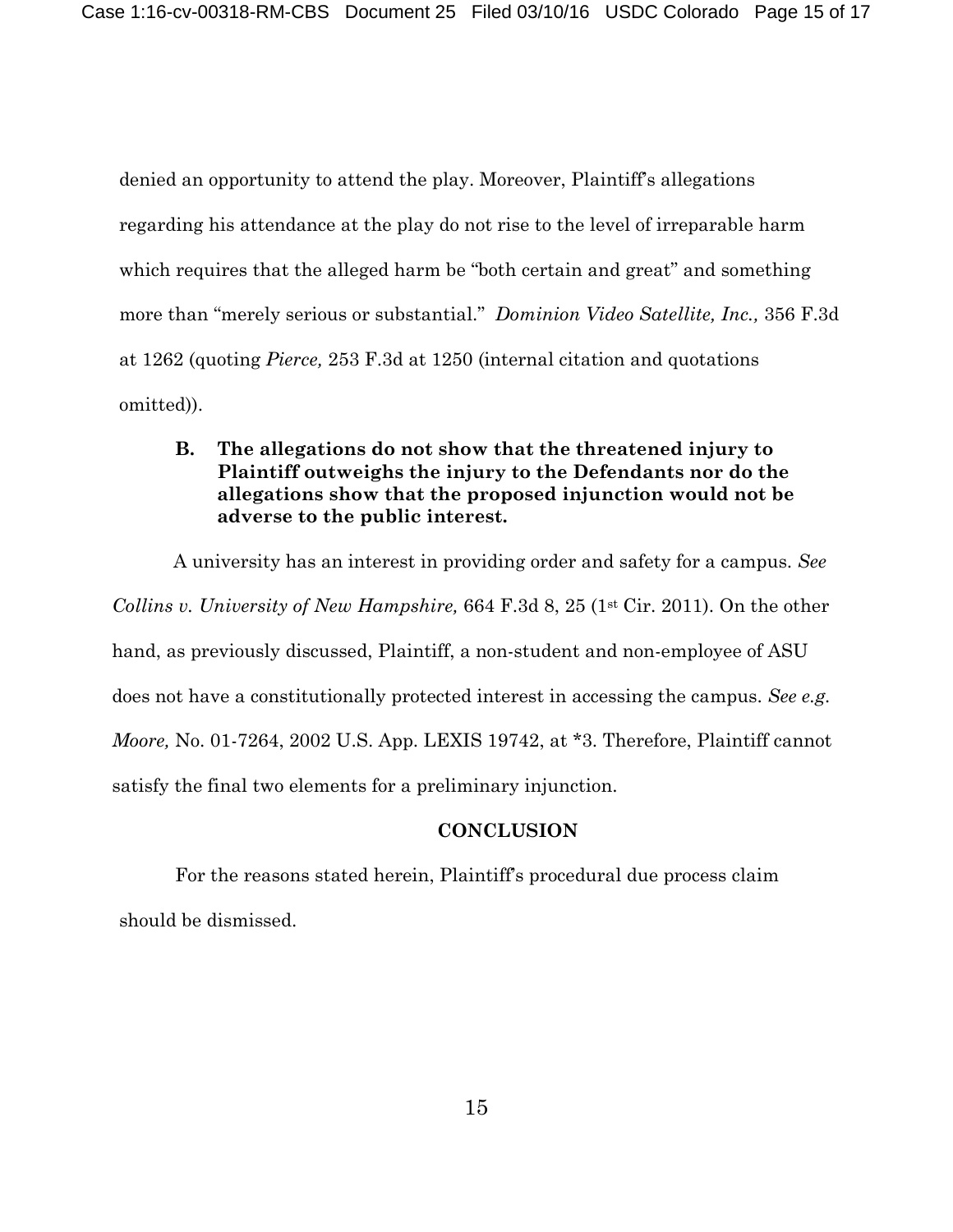### **C**YNTHIA H.COFFMAN

Attorney General

*s/Patrick L. Sayas* KATHTLEEN SPALDING\* PATRICK L. SAYAS\* Senior Assistants Attorney General Tort Litigation Civil Litigation and Employment Law Section Attorneys for Defendants

1300 Broadway, 10th Floor Denver, Colorado 80203 Telephone: 720-508-6633 720-508-6634 FAX: 720-508-6032 E-Mail: [pat.sayas@coag.gov](mailto:pat.sayas@coag.gov) Kit.spalding@coag.gov \*Counsel of Record